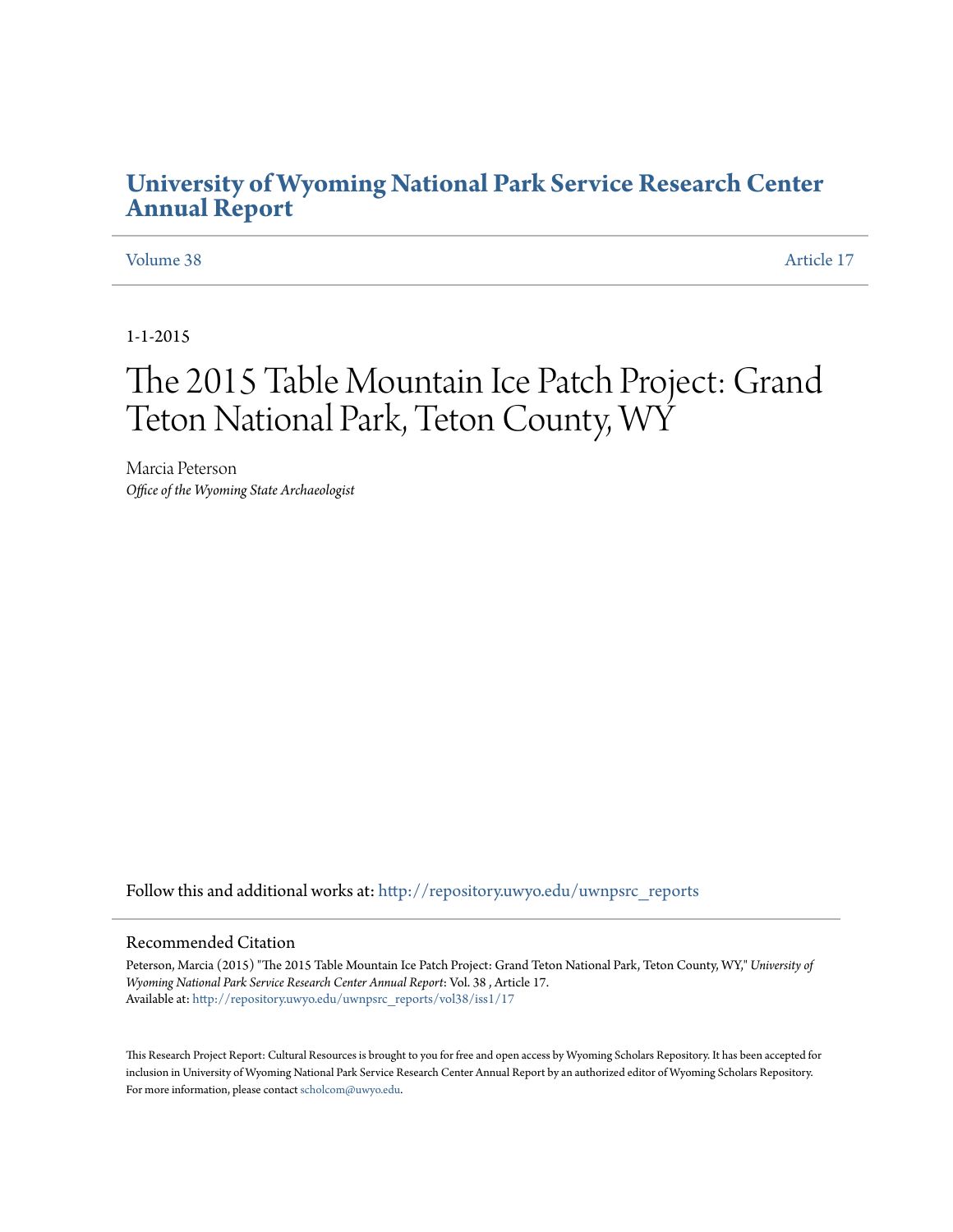## **THE 2015 TABLE MOUNTAIN ICE PATCH PROJECT: GRAND TETON NATIONAL PARK, TETON COUNTY, WY**

### **MARCIA PETERSON OFFICE OF THE WYOMING STATE ARCHAEOLOGIST LARAMIE, WY**

✦

#### **ABSTRACT**

 Ice patches are permanent snow and ice fields that survive through the summer months but are not massive enough to become glaciers. Prehistorically, people used ice patches for hunting, and organic hunting-related artifacts have been recovered from them. As a result of global warming, the ice patches are melting and exposing artifacts and other material that were preserved under the ice for millennia. Once exposed, the organic artifacts deteriorate. Recovery of these artifacts before they are lost is critical to understanding the paleoecology of and the prehistoric people who used the Teton high elevations (Lee 2009, 2015). In 2015, I surveyed ice patches on Table Mountain pursuant to Section 110 of the National Historic Preservation Act. The work was conducted under OWSA permits 15-GRTE-01 and GRTE-2015- SCI-0040 and was partially funded by the UW-NPS Research Station. One historic archaeological site (48TE1983) was documented and four paleobiological specimens were collected.

#### **ENVIRONMENTAL SETTING**

Table Mountain is located on the western boundary of Grand Teton National Park (the park) in the Teton Range. It consists of remnant limestone, shale, and sandstone that was originally deposited in large shallow seas during the Paleozoic Period before the Teton Range rose. Most of the sedimentary rocks have eroded exposing the granite, gneiss, and schist beneath, but Table Mountain remains (Craighead 2006, Love et al. 1992, Love and Reed 1968). The project area is located above tree line between 10,720 and 11,100 ft. above sea level in an alpine vegetation zone (Knight et al. 2014). The Table Mountain ice patches consist of three smaller noncontiguous patches on the eastern and northern sides of the mountain. Dr. Craig Lee (2014) designated the two larger of these AB11 A and AB12 C (Figure 1). The "AB" stands for the Alaska Basin, and the rankings "A" and "C" indicate their generally high potential for archaeological or paleobiological material (Lee 2014).



**Figure 1**. Table Mountain ice patches looking west (Photo by M. Peterson, 8/25/2015).

#### **BACKGROUND RESEARCH**

A review of regional ice patch literature revealed that chipped stone artifacts (Lee 2012), modified wooden objects (Sgouros and Stirn 2015, Lee 2014), arrow/dart shaft fragments (Reckin 2013, Lee 2010, 2012), bows (Kelly, personal communication 2015), leather/bark artifacts (Reckin 2013, Lee 2012), basketry and cordage (Lee, personal communication 2016, Reckin 2013), digging or walking sticks (Lee 2012), burned wood (Reckin 2013, Lee 2012), trees (Lee 2012), and culturally modified and unmodified sheep, bison, elk, and deer bone (Reckin 2013, Lee 2012) have been recovered from ice patches in the Middle Rocky Mountains.

1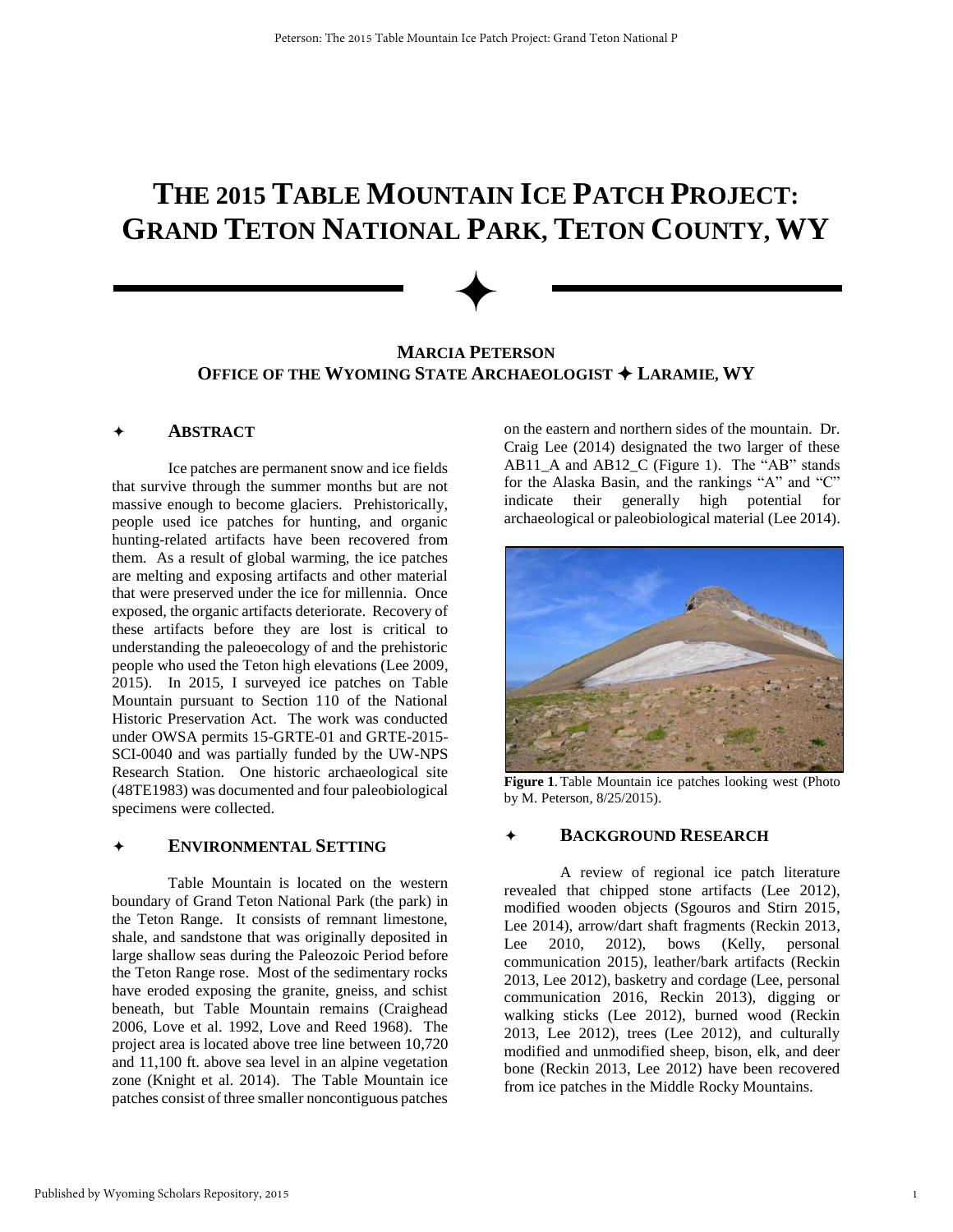Further, on July 27, 1872, famous pioneer photographer William Henry Jackson along with Charles Campbell, Philo Beveridge, Alexander Sibley, and possibly John Colter took off on horseback with two pack mules to explore Teton Canyon and summit Table Mountain (Blair 2005, Daugherty 1999). Jackson's goal was to take the first photographs of the Grand Teton from its western side (Jackson 1994). His photography equipment consisted of a canvas dark tent, 11 x 14 inch and 8 x 10 inch cameras, developing plates, chemicals for developing, and wooden containers for washing the plates (Figure 2, Upper). With his equipment loaded on the mules, they crossed the ice patch on the eastern side of Table Mountain to reach the perfect spot for the photos. Jackson spent one day photographing the Tetons. He saw a bighorn sheep watching him from Table Mountain (Figure 2, Lower), and he also noted many sheep, bears, elk, deer, and moose while around Table Mountain (Jackson 1994, Blair 2005).



**Figure 2.** Sketch of Jackson's dark tent on Table Mountain (Upper) (Jackson 1994:206) and Jackson ca 1929 representation of the bighorn sheep (Lower) (Blair 2005:82).

#### **METHODS**

This project involved the pedestrian inventory of the ice patches around Table Mountain on August 9 and 25, 2015. All margins of the ice patches were examined, including the fore-fields, runoff channels, and surfaces of the lower-sloped areas. Overview photos were taken from far enough away to allow the extent of the ice to be compared annually (Lee 2015). One historic wallet, two bison bones, and three sticks were collected. Archival-quality Coroplast fluted plastic board and rolled cotton bandages were used to stabilize the collected bones and sticks and transport them from the field (Lee 2015) (Figure 3). The wallet was sealed in an archival quality plastic bag and kept in a cooler until taken to the University of Wyoming Archaeological Repository for conservation (Figure 4).



**Figure 3.** Collecting/transporting organic artifacts (Photo by C. Castle, 8/9/2015).



Figure 4. Close-up of the wallet at the time of discovery looking south (Upper) and packaged for transport looking west (Lower) (Photos by M. Peterson and C. Castle, 8/9/2015).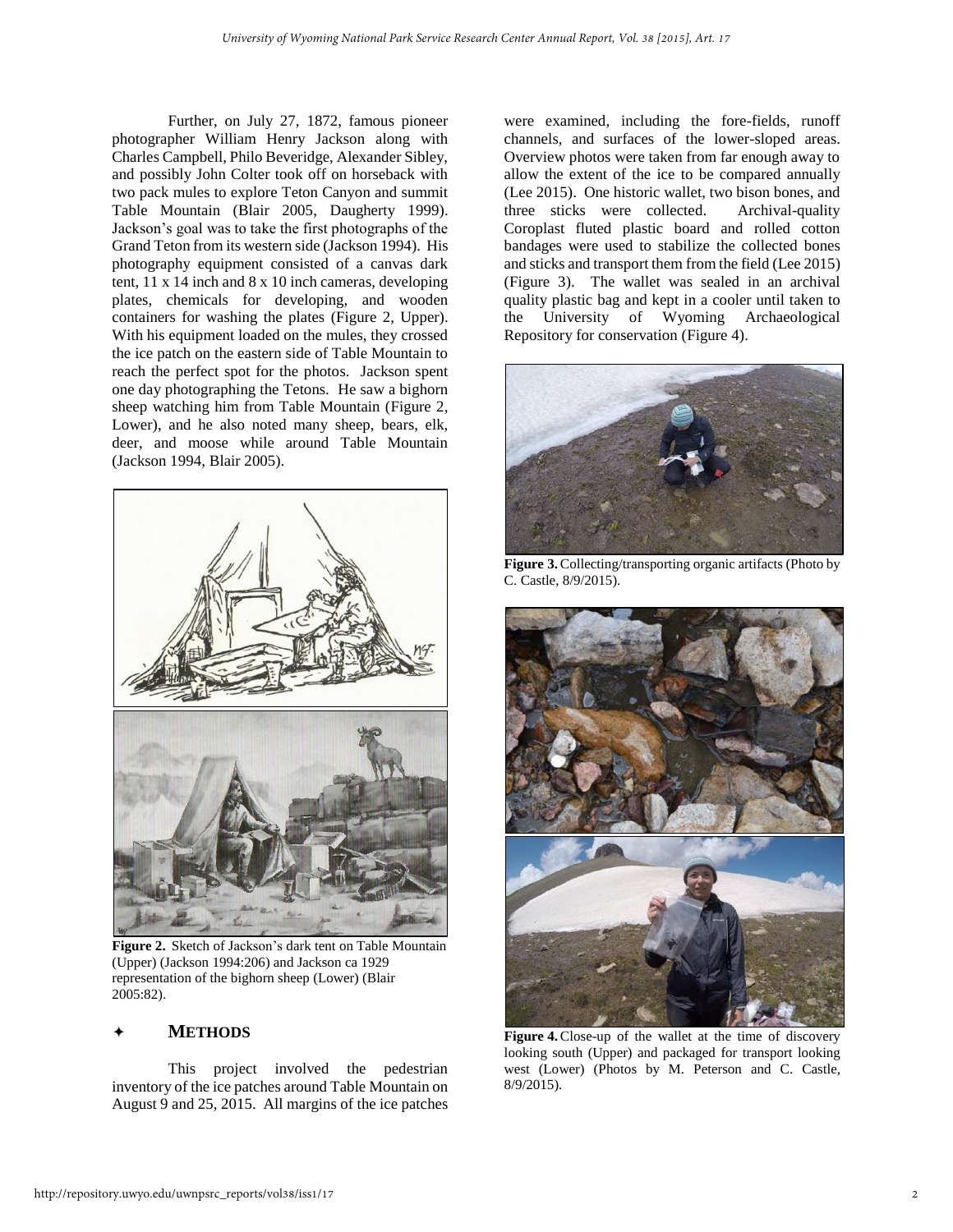The University of Wyoming Archaeological Repository contacted Spicer Art Conservation, LLC (Spicer) to process the wallet and save it and as many of its contents as possible. Spicer examined the wallet on August 18, 2015 (Figure 5, Upper). She performed conservation treatment from August 20 to November 25, 2015. Following conservation, she rehoused the contents of the wallet in a custom-made acid free box and returned them to OWSA (Conservation Treatment Report 2015) (Figure 5, Lower).



**Figure 5.** The wallet prior to and after treatment (Photos by Spicer, 8/20/2015 and 11/16/2015).

I processed a token found in the wallet by soaking it in increasingly acidic liquids until enough corrosion was removed. It was first soaked in mildly acidic olive oil for about two weeks and periodically scrubbed using a soft bristle brush. The olive oil did not remove enough corrosion, so it was soaked in Diet Pepsi (~pH 3) for about one week and periodically scrubbed using a soft bristle brush. The Diet Pepsi removed some corrosion but not enough for identification, so it was soaked in distilled white vinegar (~pH 2.4) for approximately one week and periodically scrubbed using a soft bristle brush. The vinegar removed enough corrosion from the token for identification.

Dr. Kathryn Puseman of Paleoscapes Archaeobotanical Services Team (PAST), LLC identified the wood specimens. She measured each stick then removed a piece of each for identification. The fragments were broken to expose fresh, cross, tangential, and radial sections and examined under a Bausch and Lomb Stereozoom microscope at a magnification of 70x and under a Nikon Optiphot 66 microscope at magnifications of 100-600x. She recorded images with an AmScope 10MP microscope digital camera and identified the wood with standard wood identification manuals, internet web sites, and a modern comparative collection (Puseman 2016).

Beta Analytic and the University of Arizona AMS Laboratory completed accelerator mass spectrometry dates on the collected wood and bone samples, respectively, using standard AMS procedures for wood and bone (Beta Analytic Inc. 2016, University of Arizona AMS Laboratory 2016).

#### **RESULTS**

One historic site, 48TE1983, was located. In addition, two unmodified sticks and two bison bones were collected for identification and/or radiocarbon dating.

#### **Site 48TE1983**

 Site 48TE1983 is a historic site located on the northern and eastern sides of Table Mountain (Figure 6). The site has been extremely impacted by modern recreation, dense trash, collection/vandalism, and erosion. It consists mostly of 1940s to 1960s historic debris associated with the recreational use of Table Mountain. Artifacts include a historic wallet from the mid to late 1940s (collected), one carved Boy Scout troop stick in three segments (collected), other carved walking sticks and worked sticks (two collected), food cans, one lard pail, 1960s Shasta soda cans, other tin cans, one clear glass 1958 Canada Dry bottle, condensed milk cans, puncture/church key opened beverage cans, short tin cans, clear glass fragments, one coffee can, meat tins, one Hershey's tin, one clear glass 1953 Big Chief beverage bottle, unidentifiable tin can and metal fragments, milled lumber, and one moccasin of unknown antiquity. Dense modern trash is intermixed with the historic debris.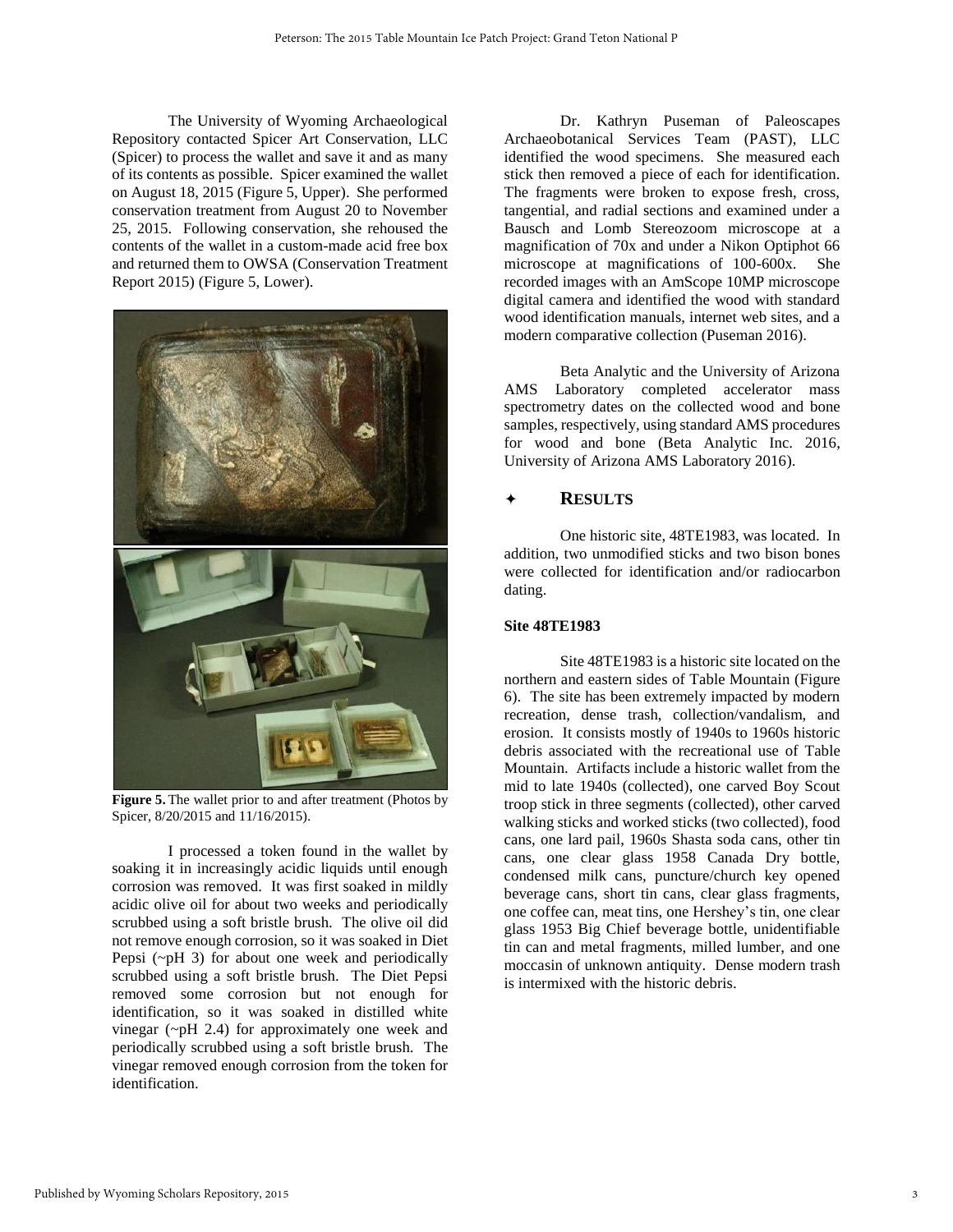

**Figure 6.** Site 48TE1983 looking south (Upper) and southeast (Lower) (Photos by M. Peterson, 8/9/2015).

The wallet's cotton stitching had completely deteriorated, but the leather was in good shape. The cover was tooled and painted leather with a horse and rider in the center, a boot on one side, and a cactus on the other (Figure 5, Upper). Also, portions of an address book, photographs, and documents were partially preserved and four coins and one metal token were recovered. The conserved paper contents of the wallet indicate it was owned by Gordon Stokes, a young man from Rigby, Idaho. His name was visible on a certificate naming him a Star Scout on March 21, 1947 and on a piece of a letter from Dr. Aldon Tall dated January 9, 1946 (Figure 7). The date of 1947 is the latest date identified and is likely the year that it was lost. He was born on February 11, 1933, in Ogden, Utah, and as of April 1940, he lived in Rigby, Idaho with one sister two years younger and one brother five years younger. He may still have lived in Rigby when he lost his wallet given that he was in Rigby Boy Scout Troop 29 in 1947 and had some barely legible addresses in the address book that were in Rigby. He would have been around 14 years old when he lost his wallet, which is consistent with its contents and style. He died on August 20, 2012, in Provo, Utah and is buried in a cemetery there. He served in the US Navy and taught in the Computer Science department at BYU for 30 years. He was married and had nine children. The wallet contained photographs, many of which are well-preserved (http://interactive.ancestry.com; http://www.findagrave.com).



**Figure 7.** Pieces of the Star Scout Certificate (Upper) and letter from Dr. Tall (Lower) (Photos by M. Peterson, 1/19/2017).

The coins were the best preserved contents in the wallet. They include one 1924 Peace silver dollar, two quarters (1943 and 1944), and one 1944 wheat penny (Figure 8, Upper). In addition, one metal token was recovered. It is a brass pocket guardian angel token about the size of a quarter (Figure 8, Lower). Charities have given out these tokens since the mid-1940s in exchange for donations (http://www.stampboards.com/viewtopic.php?f=27&t =26845; http://www.crs.org/?gclid=CJj0jtHG29E CFY-1wAodKRgIbA). They are religious good luck coins that are carried for fortune, and the practice dates back to as early as 1792 [\(https://www.reference.com/hobbies](https://www.reference.com/hobbies-games/guardian-angel-coins-1d9f93b9315cf6da)[games/guardian-angel-coins-1d9f93b9315cf6da\)](https://www.reference.com/hobbies-games/guardian-angel-coins-1d9f93b9315cf6da).

 The Treasure Mountain Boy Scout Camp is located in Teton Canyon near the Table Mountain trailhead. It started in 1936 and continues today (https://www.facebook.com/TreasureMountainBSA/ about/). Since the young man was a Boy Scout in 1947, it is likely he was a Treasure Mountain camper in the summer of 1947 and lost his wallet on the Table Mountain hike.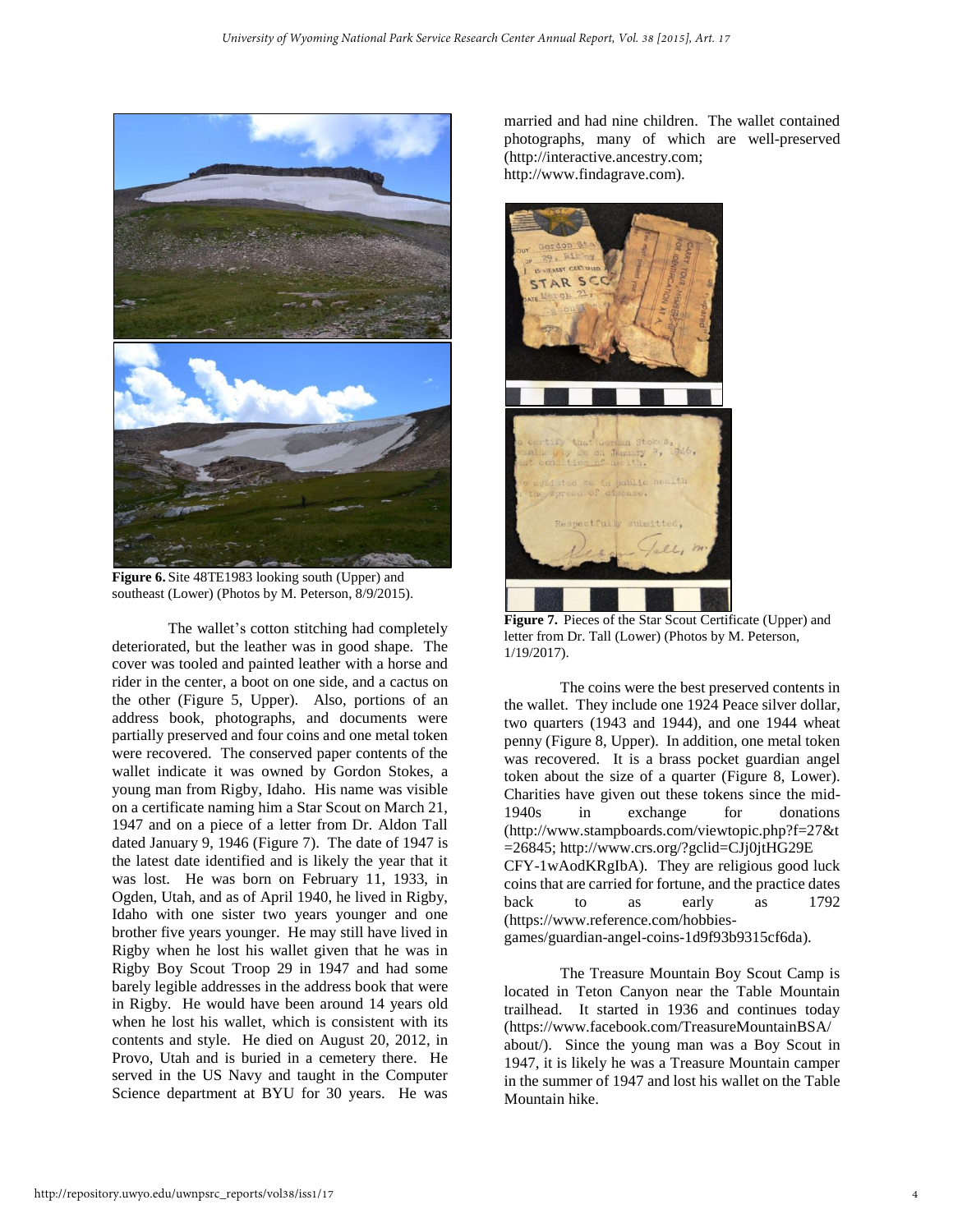

**Figure 8.** The Peace Silver Dollar, 1943 and 1944 Quarters, and 1944 Wheat Penny (Upper) and the Guardian Angel Token: Collected token (Lower Left); pristine token (Lower Center; http://www.terapeak.com/worthguardian-pocketangel-1-token-coin-goldtone-wings-clouds-goldtone-rimvintage/371554486545/); and pristine token superimposed on the collected token (Lower Right) (Photos by M. Peterson, 1/18-19/2017).

Further, three worked sticks were collected from the melting ice patch. One is a carved Boy Scout walking stick in three segments. The segments refit to form a 151-cm long walking stick with an average diameter of 2 cm and "TROOP 4" or "TROOP 11" carved near its midsection (Figure 9). Given that it was found near the historic wallet and the Treasure Mountain Boy Scout Camp has been operating since 1936, it is possible that this stick is also historic (>50 years old).



segment is the top, the middle segment is the midsection, and the top segment is the bottom (Upper photo). The bottom photo shows the refit ends where it reads "Troop 4" or "Troop 11" (Photos by M. Peterson, 1/19/2017).

 The other two collected worked sticks were found melting from the ice patch near the Boy Scout walking stick. The functions of both are unknown.

One stick is carved to a blunt point on one end and measures 15.7 cm long with a diameter of 1.3 cm (Figure 10, Upper). Dr. Puseman identified the stick as *Pinus* sp. (pine) (Puseman 2016). Beta Analytic returned a calibrated radiocarbon date of AD 1685- 1730, AD 1810-1925, and post AD 1950 (Beta-441531). The last collected stick is 127 cm long with a diameter from 13 to 17 mm. Both ends are sharpened, but the thicker end is more tapered and may have been burned. The narrower end of the stick has a notch carved in it 6 cm from the end (Figure 10, Lower). Dr. Puseman identified the stick as *Pinus* sp. (pine) (Puseman 2016). Beta Analytic returned a calibrated radiocarbon date of AD 1680-1735, AD 1755-1760, AD 1800-1935, and post AD 1950 (Beta-441532).

Both sticks' dates cross the calibration curve in multiple areas, making pinpointing their actual ages difficult; but, they are likely historic. They might relate to the 1872 Hayden Expedition when Jackson was photographing the Grand Teton, or they are more sticks associated with the Boy Scouts who have frequently made this trek since 1936, or with other historic recreational use of the area. Also, they might relate to Late Prehistoric/Protohistoric Native American use of the mountains from AD 1680-1760, or they could relate to the early fur trade.



**Figure 10.** The worked stick showing the carved point on the right end (Upper) and the long notched stick (Lower) (Photos by M. Peterson, 1/19/2017).

#### **Paleobiological specimens**

 Two unmodified sticks were collected from the ice patch  $(-10,975$  fasl) on August 9, 2015 (Figure 11). Dr. Puseman identified both sticks as *Pseudotsuga menziesii* (Douglas-fir) (Puseman 2016). Neither of these sticks has been dated. Currently, 58% of Grand Teton National Park is non-forested, and modern tree line is around 9,500 ft. Approximately 4% of the forested land is Douglas fir woodland (Knight et al. 2014). Douglas-fir is present in Grand Teton National Park as a dominant forest species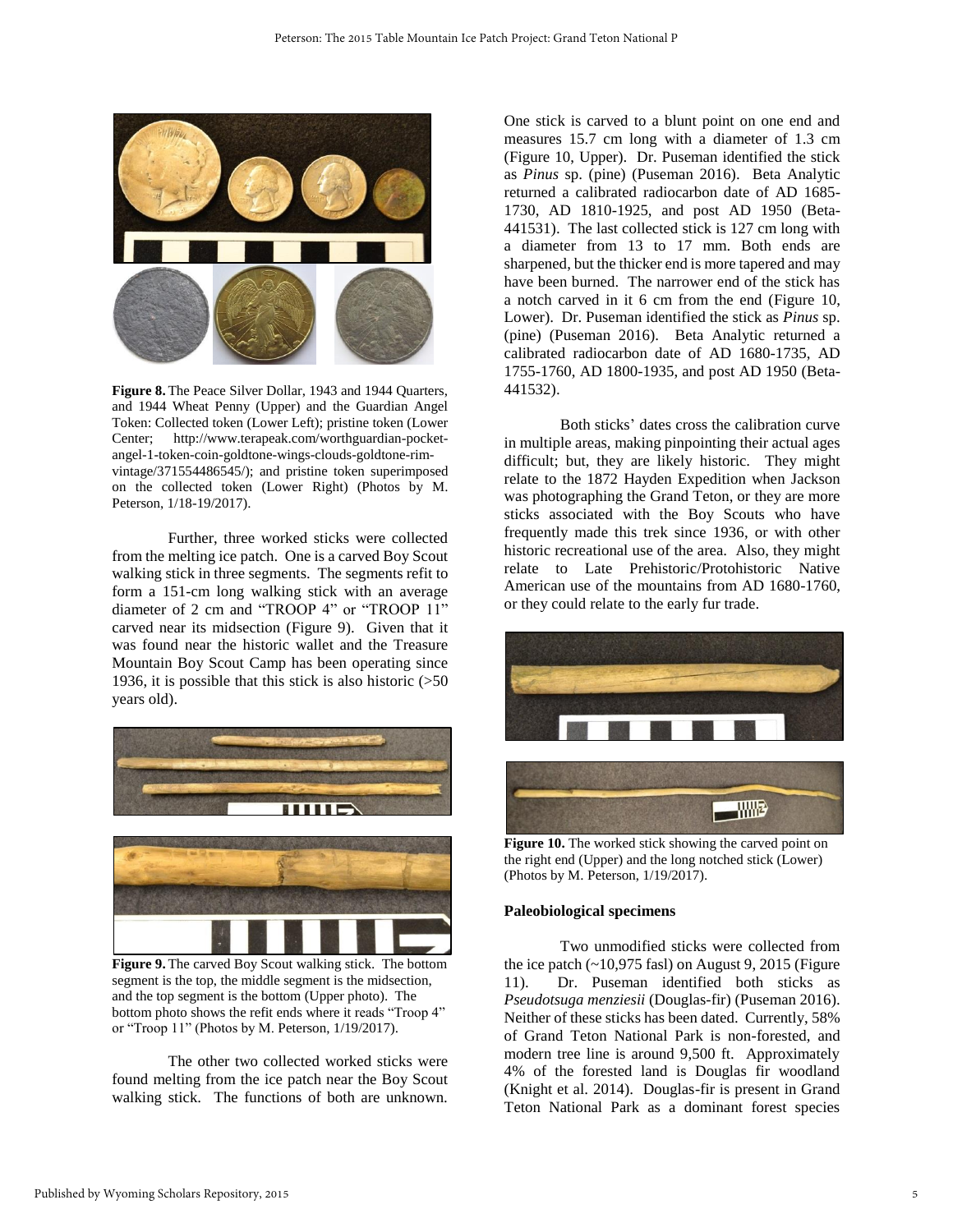between around 5,500 to just over 7,000 ft., and it has only been documented up to 9,000 ft. (Knight et al. 2014). Douglas fir grows best on soil derived from sedimentary rocks, and it can grow at higher elevations in such a substrate (Knight et al. 2014, Evert 2010, Powell and Hansen 2007, Romme and Turner 1991, Despain 1990, Patten 1963). It prefers drier and warmer environments, and it can act as a good indicator of climate change (Gugger and Sugita 2010).



**Figure 11.** Collected stick 1 (Upper) and stick 2 (Lower) (Photos by M. Peterson, 1/19/2017).

Paleoclimatic studies indicate that during the early to middle Holocene (~9,000-5,000 years ago), the park experienced a period of maximum warmth. Tree line was at a higher elevation and there was a higher ratio of Douglas fir to pine (Whitlock 1993, Whitlock and Bartlein 1993, Gugger and Sugita 2010, Romme and Turner 1991). Cool, wet conditions returned in the late Holocene, and Douglas fir numbers declined and its elevation lowered (Whitlock 1993). The Douglas fir samples I collected indicate that it may have grown up to ~10,975 ft. above sea level at some time in the past. Table Mountain is comprised of remnant sedimentary rocks, which produce an optimal substrate for growing Douglas fir, and if it was warm and dry enough, maybe it grew this high. Or, given that the sticks would represent Douglas fir at almost 2,000 ft. higher than where it has been documented in the park, the sticks may be manuports. They need to be dated to determine which scenario is most likely and to add another age for the ice patch.

Also, I collected two bison bones as paleobiological specimens to determine when bison were at this high of an elevation in the Tetons, as bison are not currently found at these elevations (~10,800 ft. above sea level) (Figure 12). I identified one bone as a bison thoracic vertebra and the other bone as a bison rib. The University of Arizona AMS Laboratory dated the vertebra to 1,021-1,218 cal. years BP and the rib to 1,027-1,183 cal. years BP (University of Arizona AMS Laboratory 2016). The dates overlap and likely represent remains from the same animal or animals that died at the same time.



**Figure 12.** Collected bison vertebra (Upper) and rib (Lower) (Photos by M. Peterson, 2/22/2016).

Now, less than 1,000 bison live in the park, but they are not commonly found in the Teton high country [\(https://w](https://www.nps.gov/grte/blogs/bison-a-summertime-visitor-countdown-29-days.htm)ww.nps.gov/). It was originally believed that mountain economies focused on artiodactyls other than bison and that bison in the mountains were limited (Cannon et al. 2015). Little is understood of the range extent of pre-contact bison in the Tetons, and the evidence we have of these bison comes from archaeological sites that have been excavated in the valleys (Cannon et al. 2015). Continued investigations in the Tetons show that bison were more prevalent in the faunal community than originally thought, and bison range extended higher into the mountains than previously documented (Cannon et al. 2015, Peterson 2017). At Table Mountain, we have documented bison bone at around 10,800 ft. that date to 1,021-1,218 cal. years BP. Bison may have targeted ice patches in the high country to escape heat and insects and because they were relatively easy to access and did not use the high country when lowland temperatures did not necessitate it or too much high country summer snow inhibited travel (Reckin 2013, see also Lee 2012, Lee et al. 2014, Ion and Kershaw 1989, Ryd 2010). Climatic studies identified three periods of glacial advance during the Holocene: the Little Ice Age (~450-100 cal. years BP); a short period from 1,200- 1,050 cal. years BP; and a longer period from 2,900- 2,100 cal. years BP (Reckin 2013). The Table Mountain bison bones' dates overlap with the 1,200- 1,050 BP stadial and show that at least during that stadial, bison used the high country even when conditions may not have been favorable. A larger sample of dated bison bone is needed to draw broader conclusions on bison ice patch usage.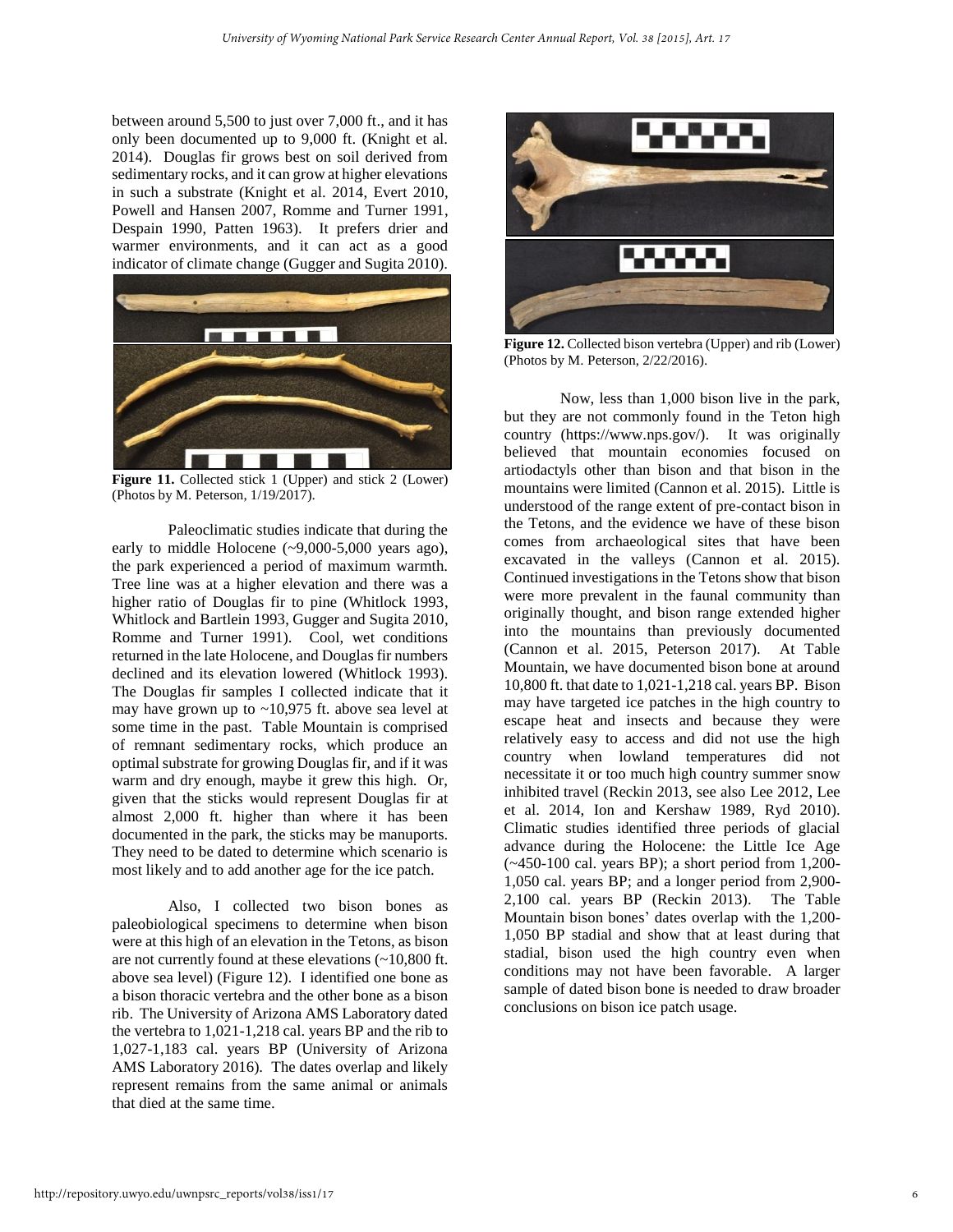#### **DISCUSSION**

 Site 48TE1983 could provide significant information about the early historic exploration of the Tetons and recreational use of Table Mountain. It is associated with the first photographs of the Grand Teton, and artifacts associated with that expedition may be present. Also, it might be significant to the Boy Scouts of America and the historical use of Treasure Mountain Boy Scout Camp. Further, two of the sticks potentially date to the Late Prehistoric/Protohistoric periods and could provide significant information on Native American use of the high Tetons. With ~900 year old bison bone and sticks that might date to the Late Prehistoric/Protohistoric, it could be a prehistoric site, too. It could yield more animal bone that might indicate which species were exploited in the higher elevations, or it could yield perishable artifacts associated with prehistoric hunting and gathering. Ice patch artifacts could help answer questions, such as: What role ice patches played in prehistoric hunter-gatherer subsistence and settlement systems (Vanderhoek et al. 2012, Andrews et al. 2012); What the designs of and materials used in prehistoric weapons were (Andrews et al. 2012, Alix et al. 2012); How alpine people organized their technologies to take advantage of the resources available (Alix et al. 2012); When technological transitions occurred and how hunting changed over time (Hare et al. 2012, Voosen 2013); How prehistoric people adapted to the alpine environment (Andrews et al. 2012); When ice patches were used and what floral, faunal, and mineral resources were exploited (Vanderhoek et al. 2012, Callanan 2012, Dixon et al. 2005, Lee 2009, 2010, 2011, 2012).

#### **LITERATURE CITED**

- Alix, C.P., G. Hare, T.D. Andrews, and G. MacKay. 2012. A thousand years of lost hunting arrows: Wood analysis of ice patch remains in Northwestern Canada. Arctic 65 (Supp. 1):95-117.
- Andrews, T.D., G. MacKay, and L. Andrew. 2012. Archaeological investigations of alpine ice patches in the Selwyn Mountains, Northwest Territories, Canada. Arctic 65 (Supp. 1):1- 21.
- Beta Analytic Inc. 2016. Report of radiocarbon dating analyses. Beta Analytic Inc. Prepared for Office of the Wyoming State Archaeologist, Laramie, WY.
- Blair, B. (ed.). 2005. William Henry Jackson's 'The Pioneer Photographer'. Museum of New Mexico Press, Santa Fe, NM.
- Callanan, M. 2012. Central Norwegian snow patch archaeology: Patterns past and present. Arctic 65 (Supp. 1):178-188.
- Craighead, C. 2006. Geology of Grand Teton National Park: How the mountains came to be. Grand Teton Association, Moose, WY.
- Daugherty, J. 1999. A place called Jackson Hole: The historic resource study of Grand Teton National Park. Grand Teton National Park, Moose, WY.
- Despain, D.G. 1990. Yellowstone Vegetation: Consequences of Environment and History in a Natural Setting. Roberts Rinehart Publishers, Boulder, CO.
- Dixon, E.J., W.F. Manley, and C.M. Lee. 2005. The emerging archaeology of glaciers and ice patches: Examples from Alaska's Wrangell-St. Elias National Park and Preserve. American Antiquity 70(1):129-143.
- Evert, E.F. 2010. Vascular Plants of the Greater Yellowstone Area: Annotated Catalog and Atlas. Erwin F. Evert, Park Ridge, IL.
- Hare, P.G., C.D. Thomas, T.N. Topper, and R.M. Gotthardt. 2012. The archaeology of Yukon ice patches: New artifacts, observations, and insights. Arctic 65 (Supp. 1):118-135.
- Jackson, W.H. 1994. Time Exposure. The Patrice Press, Tucson, AZ.
- Knight, D.H., G.P. Jones, W.A. Reiners, and W.H. Romme. 2014. Mountains and Plains: The Ecology of Wyoming Landscapes, 2nd Edition. Yale University Press, New Haven, CT.
- Lee, C.M. 2009. Ice of the edge: Changing climate and archaeological resources. Electronic document, http://instaar.colorado.edu/ice\_archaeology/, accessed February 21, 2015.
- Lee, C.M. 2010. Global warming reveals wooden artifact frozen over 10000 years ago in the Rocky Mountains. Antiquity 84(325) online project gallery http://antiquity.ac.uk/projgall/Lee325/.
- Lee, C.M. 2011. Ice patch archaeology. pp. 132-143 In: D.H. MacDonald, and E.S. Hale (eds.). Yellowstone Archaeology: A Synthesis of Archaeological Papers on the Prehistory and History of Yellowstone National Park, Vol. I.
- Lee, C.M. 2012. Withering snow and ice in the midlatitudes: A new archaeological and paleobiological record for the Rocky Mountain Region. Arctic 65(Supp. 1):165- 177.